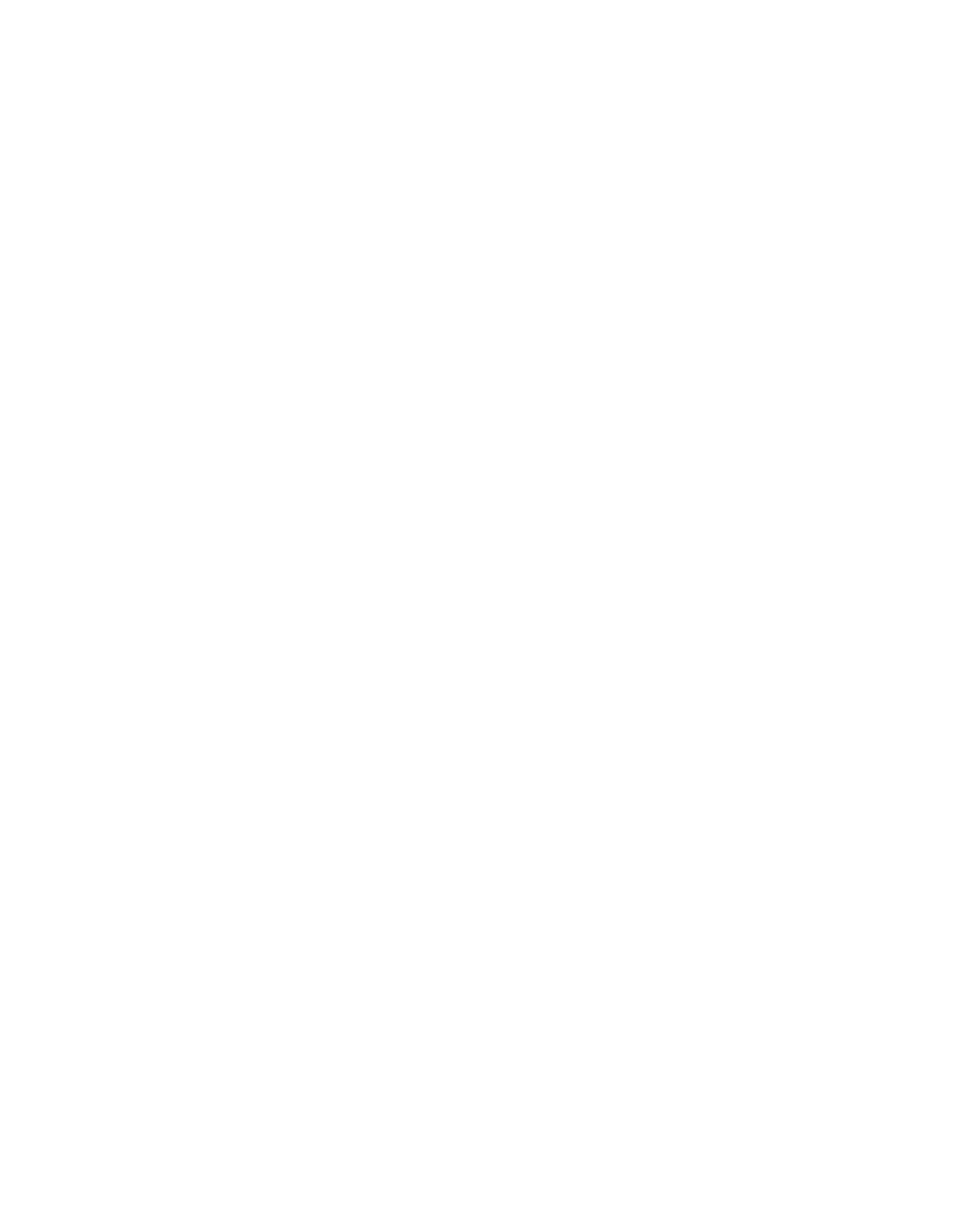## TABLE OF CONTENTS

| 1.         |                                                      |  |
|------------|------------------------------------------------------|--|
| 2.         |                                                      |  |
| 3.         |                                                      |  |
| 4.         |                                                      |  |
| 5.         |                                                      |  |
| 6.         |                                                      |  |
| 7.         |                                                      |  |
| 8.         |                                                      |  |
| 9.         |                                                      |  |
| 10.        |                                                      |  |
| 11.        |                                                      |  |
| 12.        |                                                      |  |
| 13.        |                                                      |  |
| 14.        |                                                      |  |
| 15.        |                                                      |  |
| 16.        |                                                      |  |
| 17.        |                                                      |  |
| 18.        |                                                      |  |
| 19.        |                                                      |  |
| 20.        |                                                      |  |
| 21.        |                                                      |  |
| 22.        |                                                      |  |
| 23.        |                                                      |  |
| 24.        |                                                      |  |
| 25.        |                                                      |  |
| 26.        |                                                      |  |
| 27.        |                                                      |  |
| 28.        |                                                      |  |
| 29.        |                                                      |  |
| 30.        |                                                      |  |
| 31.        |                                                      |  |
| 32.        |                                                      |  |
| 33.        | <b>OUIET ENJOYMENT</b>                               |  |
| 34.        |                                                      |  |
| 35.        |                                                      |  |
| 36.<br>37. |                                                      |  |
|            |                                                      |  |
| 38.        |                                                      |  |
| 39.        |                                                      |  |
| 40.        |                                                      |  |
| 41.        | GENERAL PROVISIONS GOVERNING TENANT'S IMPROVEMENTS23 |  |
| 42.        |                                                      |  |
| 43.        |                                                      |  |
| 44.        |                                                      |  |
| 45.        |                                                      |  |

 $\mathcal{F}_{\text{max}}$ 

 $\bar{f}$ 

 $\Delta$ 

 $\cdot$  :

 $\bar{I}$